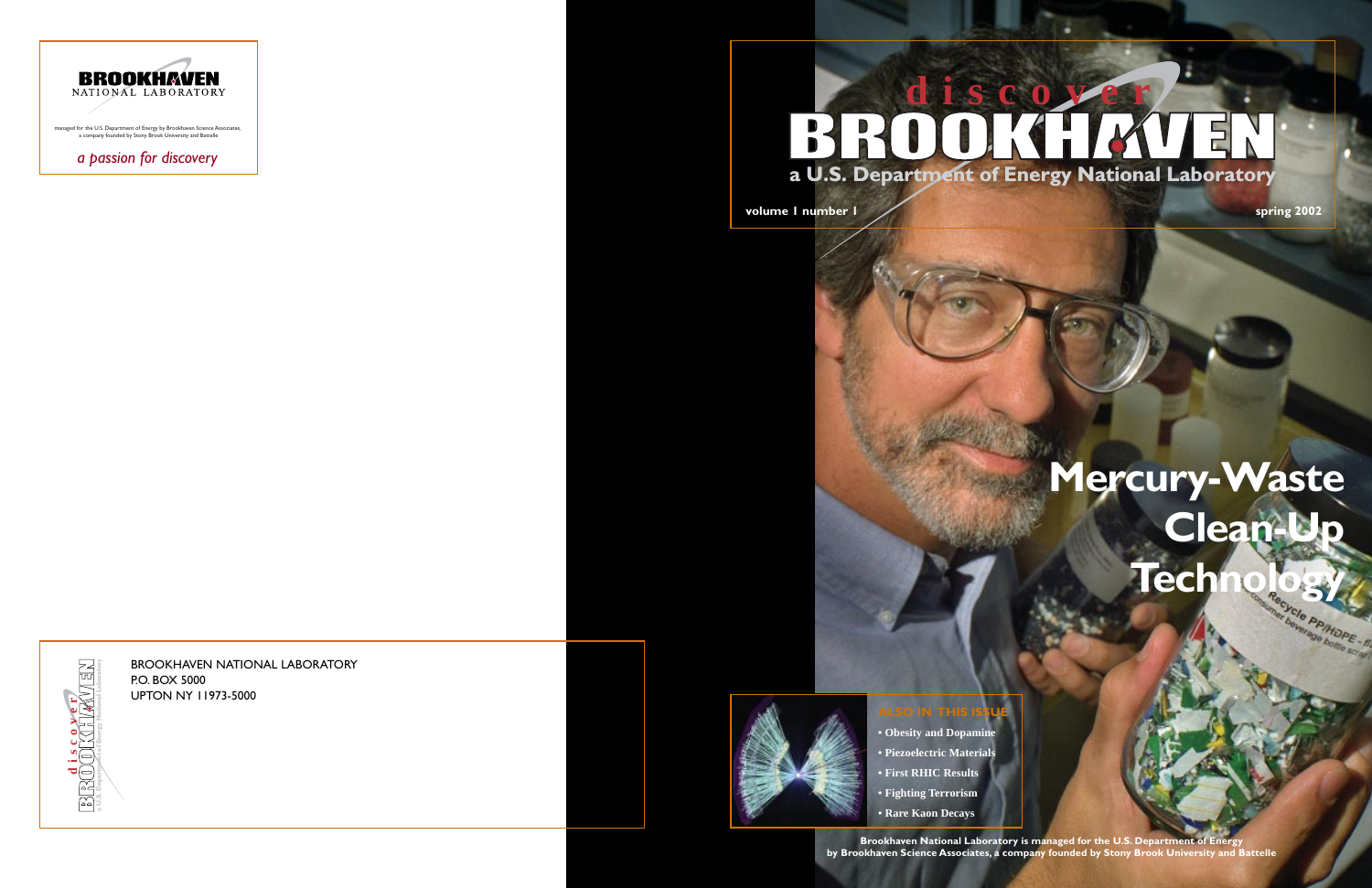### **Discovering Brookhaven National Laboratory**

Welcome to the first issue of *discover* BROOKHAVEN, a magazine dedicated to exploring and explaining the scientific research and discoveries made at the U.S. Department of Energy's Brookhaven National Laboratory.



SINCE ITS BIRTH OVER 50 YEARS AGO, Brookhaven National Laboratory has been a multidisciplinary research institution built around large and unique scientific facilities. Thus it is no surprise that we entered the

new millennium with the operation of the largest and most energetic nuclear physics facility in the world, the Relativistic Heavy Ion Collider (RHIC).

Regardless of RHIC's status and size, and the fact that over 1,000 scientists perform their research there each year, RHIC is only a part of the whole panoply of science that is performed daily at Brookhaven.

For instance, the National Synchrotron Light Source (NSLS) at Brookhaven is the destination of over 2,500 visiting researchers each year, who perform work in material science, life science, or condensed-matter physics using the NSLS's beams of x-ray, ultraviolet, or infrared light. The Alternating Gradient Synchrotron

today provides the most intense proton beams in the world for research into elementary particles and the forces acting on them. The Laboratory's Positron Emission Tomography facility supports a vibrant, collaborative program of medical and chemical research into the causes of addiction

BY PETER PAUL INTERIM BROOKHAVEN LABORATORY DIRECTOR AND BROOKHAVEN SCIENCE ASSOCIATES PRESIDENT

> and other conditions. And many other Brookhaven research facilities and instrumentation also make possible advances in other areas of basic and applied science and technology, such as environmental waste man-

> > agement, as well as in national security and counterterrorism.

| ring Brookhaven National Laboratory                              | inside cover   |
|------------------------------------------------------------------|----------------|
| Provides Insight Into the Obesity-Brain Chemistry Relationship   | 2              |
| Positron Emission Tomography at Brookhaven                       | 3              |
| Meet Gene-Jack Wang                                              | $\overline{4}$ |
| ning Company Licenses New BNL Mercury Waste Technology           | 5              |
| Technology Transfer Successes and Opportunities at Brookhaven    | 6              |
| Meet Paul Kalb                                                   | $\overline{7}$ |
| rformance Transducers Explained by Crystalline Phase             | 8              |
| The National Synchrotron Light Source at Brookhaven              | 8              |
| Meet Beatriz Noheda                                              | 10             |
| sults From the World's Newest Accelerator — RHIC                 | П              |
| RHIC Facts & Figures                                             | 12             |
| Introducing the Detectors at RHIC — BRAHMS, PHENIX, PHOBOS, STAR | 2              |
| Recent Publications by the Detector Collaborations at RHIC       | 4              |
| iven Counters Terrorism                                          | 15             |
| Brookhaven's Mini-Raman LIDAR Chemical Sensor                    | 16             |
| Meet Ralph James                                                 | 17             |
| s See One-in-a-Trillion Event — Again!                           | 18             |
| Meet Laurence Littenberg                                         | 9              |
| The Alternating Gradient Synchrotron at BNL                      | 20             |
| cing Brookhaven Science Associates                               | 21             |
| the DOE Science Mission                                          | 21             |
|                                                                  |                |



managed for the U.S. Department of Energy by Brookhaven Science Asso a company founded by Stony Brook University and Battell

Working for the good of science, the nation and the world, Brookhaven has not only produced four Nobel Prize-winning physics discoveries and countless other scientific firsts, but also a passion for discovery that has characterized the Laboratory over its 50 plus years.

> **ON THE COVER:** Brookhaven researcher Paul Kalb holds samples from one of several Laboratory waste-disposal technologies that has been patented and licensed to industry (see cover story, pages 5-7).



Of course, results from Brookhaven's research are published in the world's leading scientific journals and then often reported in newspapers and magazines around the world. However, we thought that producing a publication of our own — in which we featured the Laboratory's discoveries and the researchers who are responsible for making them —

would convey the excitement of our science and technology to an even broader audience. Thus, we have published this first issue of *discover* BROOKHAVEN for you, the science-literate public. Our hope is that our passion for discovery will become yours.

### **IN THIS ISSUE**

### Discovering Broo

### Imaging Provides

Positron Em Meet Gene

### Gold Mining Com

Technology Meet Paul k

### High-Performance

The Nation Meet Beatr

### First Results Fron

Introducing Recent Pub

### Brookhaven Count

Brookhaver Meet Ralph

### Physicists See Or

Meet Laure

### Introducing Broo

Fulfilling the DOE



*a passion for discovery*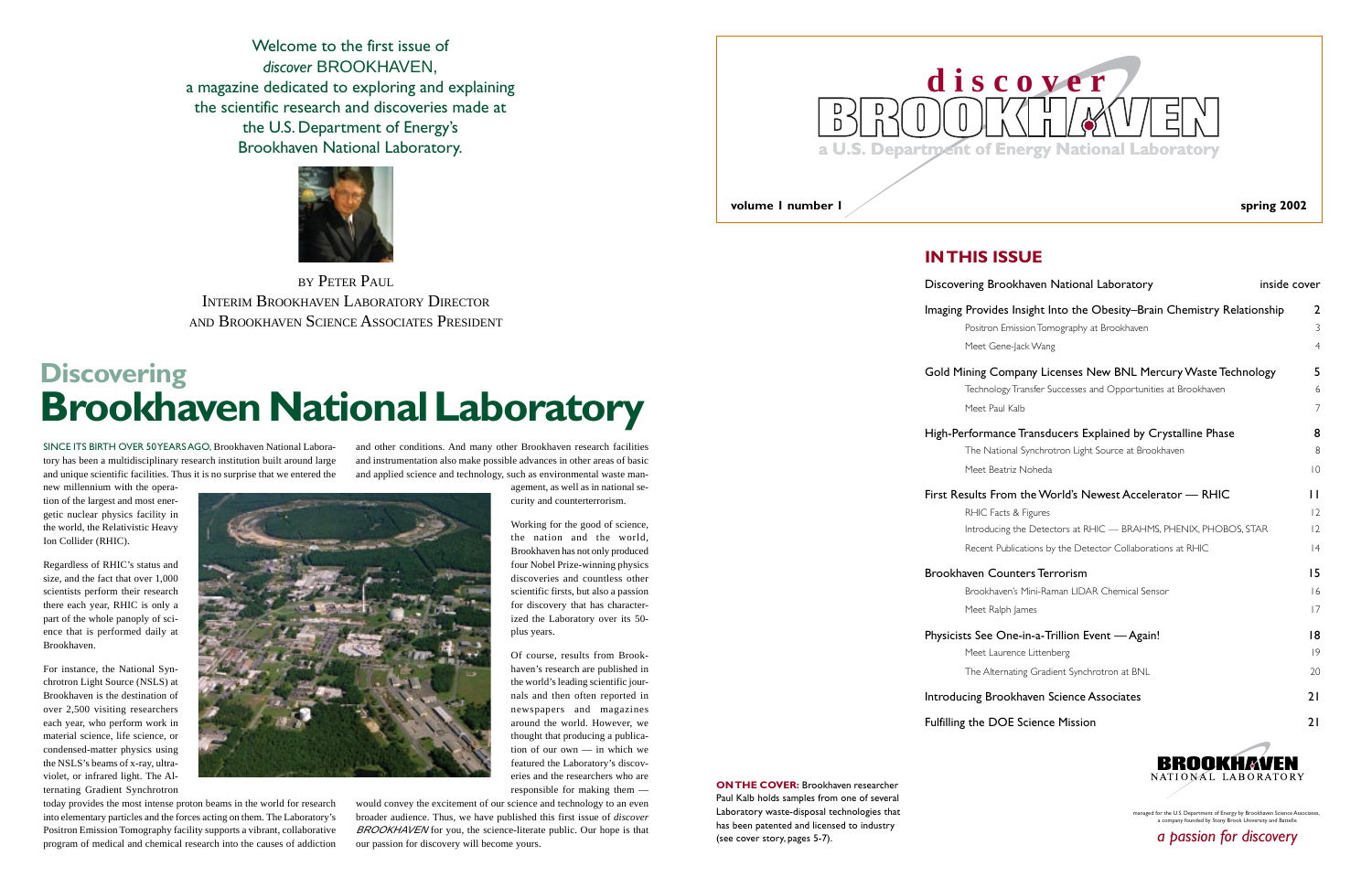Brookhaven Lab physician Nora Volkow administers a radiotracer to a patient before he undergoes a brain scan using what is called positron emission tomography (PET). The radiotracer allows PET to identify the location and concentration of dopamine receptors in the brain. Brookhaven Lab scientists have found that obese people have fewer receptors for dopamine, the brain chemical associated with feelings of pleasure and reward. In fact, the more obese the individual, the lower the number of dopamine receptors.

BY KAREN MCNULTY WALSH

Brookhaven scientists have done extensive research showing that dopamine plays an important role in drug addiction. Since eating, like the use of addictive drugs, is a highly reinforcing behavior, the scientists suspected that dopamine might play a role in overeating as well.

pleasure circuits, just as addicts do by taking drugs," says physician Gene-Jack Wang, the Brookhaven Lab researcher leading the obesity studies. SCIENTISTS DO NOT YET UNDERSTAND WHY some people become obese or pathological overeaters. But brain imaging studies at Brookhaven Lab's positron emission tomogra-

PET scans show that obese and control subjects have similar metabolic rates overall, but that obese subjects have fewer receptors for dopamine, a brain chemical that transmits feelings of pleasure and reward.

To test their hypothesis, Wang and his colleagues measured the number of dopamine receptors in the brains of ten severely obese individuals and ten normal weight subjects. First, each volunteer subject received an injection containing a radiotracer, a radioactive chemical "tag" designed to bind to dopamine receptors in the

Sositron emission tomography (PET) is an imaging method used to track the regional distribution and kinetics in the living body of chemical compounds labeled with short-lived, positron-emitting isotopes. A positron emitted chemical compounds labeled with short-lived, positron-emitting isotopes. A positron emitted by one of these light-element radioisotopes travels only a short distance from the nucleus before interacting with an electron and annihilating. This produces two 511-kiloelectron-volt photons emitted in opposite directions, which are of sufficient energy to penetrate the body. These photon pairs allow the radiotracer to be located by triggering detector pairs within PET's circular array, which is placed around the region of the body under study.

phy (PET) facility may offer some clues.

Through research funded by the U.S. Department of Energy and the National Institute on Drug Abuse, Laboratory scientists have found that, compared with people of normal weight, obese people have fewer receptors in their brains for dopamine, a brain chemical associated with feelings of pleasure and reward. This finding is very similar to what has been found in subjects addicted to cocaine, nicotine, and other drugs.

# <span id="page-2-0"></span>**Imaging Provides Insight Into theObe sity–Brain Chemistry Relationship**

"These findings imply that obese people may eat more to try to stimulate their deficient dopamine



### **Positron Emission Tomography at Brookhaven**

Relying upon radiotracers that label dopamine receptors, transporters, or precursors, or compounds with specificity for dopamine-degrading enzymes, PET was the first technology that enabled direct measurement of the components of the dopamine system in the living brain.

Playing a pivotal role in the regulation and control of movement, motivation, and cognition, brain dopamine is linked to reward, reinforcement, and addiction. Disruptions of dopamine function have been implicated in neurological and psychiatric illness, including substance abuse. PET imaging studies at Brookhaven have shown significant reduction in the availability of D2 receptors, one of the five subtypes of dopamine receptors, in abusers of alcohol, cocaine and other drugs, and, now, in the obese people as well.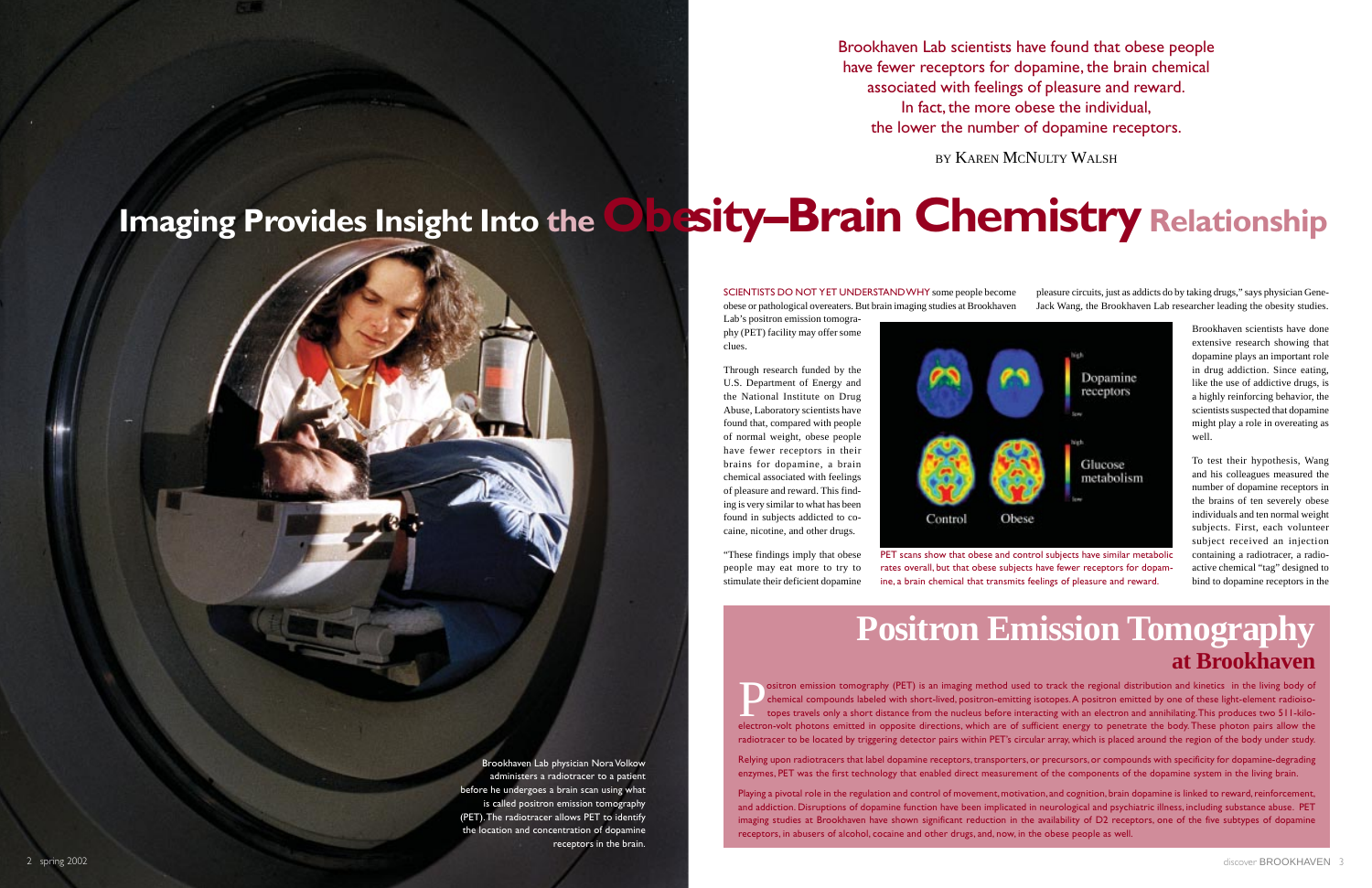brain. The researchers then scanned the subjects' brains using a PET camera. The PET camera picks up the radioactive signal of the tracer and shows where it is bound to dopamine receptors in the brain. The strength of the signal indicates the number of receptors.

### FEWER DOPAMINE RECEPTORS

Obese individuals, Brookhaven scientists found, have fewer dopamine receptors than normal weight subjects. In fact, the more obese the individual, the lower the number of dopamine receptors. But it is still not known whether the depletion in dopamine receptors is a cause — or a consequence of obesity.

"It's possible that obese people have fewer dopamine receptors because their brains are trying to compensate for having chronically high dopamine levels, which are triggered by chronic overeating," says Wang. "It's also possible, however, that these people have low numbers of dopamine receptors to begin with, making them more vulnerable to addictive behaviors, including compulsive overeating."

Another intriguing finding is that, while normal weight and obese subjects' brains are equally active overall, some specific brain regions — such as those associated with sensation in the mouth, lips, and tongue — are more active in obese subjects than in normal weight controls.

Im collaboration with<br>
researchers at Brookhaven<br>
and around Long Island, physician<br>
Gene-lack Wang uses the most n collaboration with researchers at Brookhaven Gene-Jack Wang uses the most sophisticated tools and techniques of nuclear medicine to study the neurological mechanisms and manifestations of alcoholism, drug addiction, and obesity.

> "The regulation of body weight is extremely complex, involving many physiological mechanisms and neurotransmitters," explains Wang. "But these findings suggest that addressing the dopaminereceptor deficiency or finding other ways to regulate dopamine in obese people might help reduce their tendency to overeat."

> It is unfortunate that many of the drugs shown to alter dopamine levels are also highly addictive. But research suggests that exercising, which has other obvious benefits, is another way that obese individuals might be able to stimulate dopamine pleasure and satisfaction circuits.

# **Gold Mining Company Licenses Brookhaven Mercury-Waste Technology**

In animal studies conducted elsewhere, "Exercise has been found to increase dopamine release and to raise the number of dopamine receptors," adds Wang. "This suggests that obese people might be able to boost their dopamine response through exercise instead of eating — which is just one more reason to exercise if you are trying to lose weight."

"My motivation is to find treatments for people who suffer from alcoholism, drug addiction, or obesity — people who are often stigmatized and overlooked by society."

GENE-JACK WANG

<span id="page-3-0"></span>

**Meet Gene-Jack Wang**

> responsible for the development and licensing of the Laboratory's mercury treatment technology are pictured with a display of the patent-pending sulfur polymer -y<br>tabilization/solidification (SPSS) process.

Wang has also used brain imaging techniques such as positron emission tomography (PET) to study aging and to monitor radiation therapy in brain cancer patients — a technique that has helped to guide treatment and improve patients' quality of life.

Wang came to Brookhaven Lab's Medical Department in 1990. In addition to performing his own research, he has headed the Lab's clinical research center and continues to hold a joint appointment as a research associate professor at Stony Brook University. He has published more than 100 peerreviewed articles on his PET imaging research.

Gene-Jack Wang received his M.D. from Kaohsiung Medical University, Taiwan, in 1980. He earned a master of health sciences in radiation health sciences from The Johns Hopkins University in 1984.

### **MORE INFORMATION**

• *funding:* Office of Biological & Environmental Research, Office of Science, U.S. Department of Energy; National Institute on Drug Abuse, National Institutes of Health • *paper:* "Brain Dopamine and Obesity," Lancet, February 3, 2001, volume 357, issue 9253, pp. 354-57

• *contact:* Gene-Jack Wang, gjwang@bnl.gov or (631) 344-3608 • *Web:* http://www.bnl.gov/bnlweb/pubaf/pr/2001/bnlpr020101.htm

**Jercury Removed** 

Processing and

Reagents Used in BNL Sulfur Polymer Stabilization Sulfur Polymer Call Process

UNTIL RECENTLY, mercury was a valuable by-product that gold-mining companies and others sold for industrial use.

Today, the industrial use of mercury has drastically declined. In the U.S. alone, the sale of by-product mercury has fallen from 2,000 tons per year in the 1980s to less than 50 tons per year today — leaving more mercury by-product requiring disposal.

A new technology developed at Brookhaven to treat mercury waste, however, makes the disposal of the growing excess of this toxic metal more practical, safe, and economical.

Called sulfur polymer stabilization/solidification (SPSS), the Laboratory's innovative waste-treatment technology works on elemental mercury by chemically stabilizing and solidifying the liquid. It was developed with funding from the U.S. Department of Energy, Los Alamos National Laboratory, and Newmont Mining Corporation, the largest gold producer in North America — and the company to which Brookhaven recently licensed this mercury

**Final Produc** SPSS Merci Treatment Pro Simulated Gold Ore

Brookhaven Lab has recently licensed its patent-pending mercury waste-treatment technology, which allows this toxic metal to be disposed of safely and economically.

BY DIANE GREENBERG

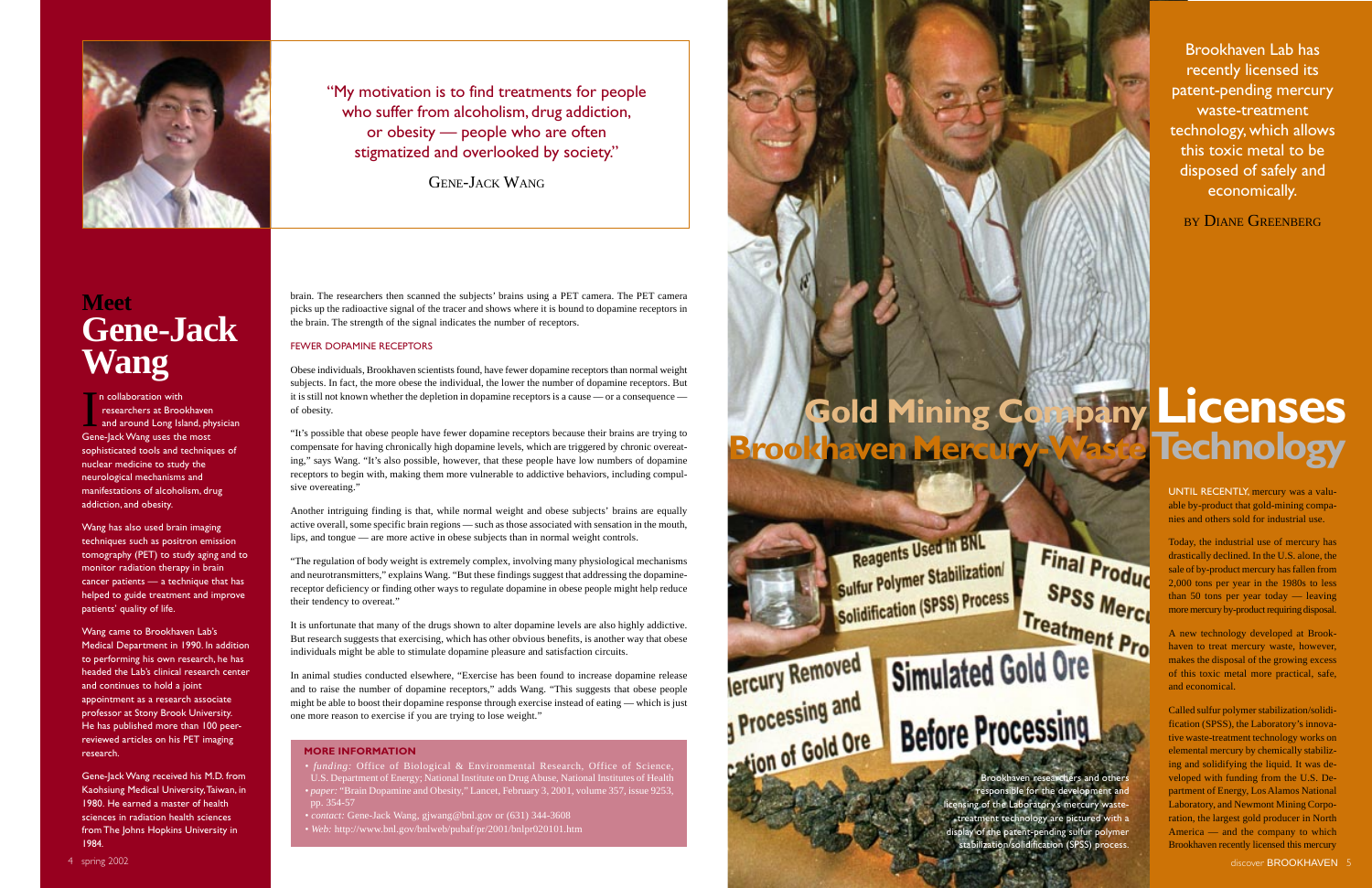### **Technology Transfer Successes and Opportunities at Brookhaven**

- *instruments & electronics —*
- accelerator target for producing radioisotopes using low-energy, high-current particle beams
- method for preparing niobium surfaces
- compact design for a high-brightness, photon-beam generator. *materials & chemistry —*
- non-stoichiometric AB5 alloys for metal hydride electrodes
- method for producing electrodes using micro- or nanoscale materials from hydrogen-driven metallurgical reactions
- electrocatalysts for alcohol oxidation in fuel cells

### **AVAILABLE R&D FACILITIES**

- Accelerator Test Facility
- Alternating Gradient Synchrotron
- High-Field Magnetic Resonance Imaging facility
- Medical cyclotrons
- National Synchrotron Light Source
- Positron Emission Tomography facility
- Relativistic Heavy Ion Collider
- Scanning Transmission Electron Microscope
- Tandem Van de Graaf accelerators
- Transmission Electron Microscope

#### **U.S. DEPARTMENT OF ENERGY FUNDING SOURCES**

- Office of Industrial Technology
- Small Business Innovation Research and Small Business Technology Transfer awards

#### **CONTACT INFORMATION**

Office of Industrial Partnerships & Intellectual Property Brookhaven National Laboratory P.O. Box 5000 Bldg. 475D Upton, New York 11973

(631) 344-7338 ott@bnl.gov (631) 344-3729 www.bnl.gov/techxfer





<span id="page-4-0"></span>waste-treatment technology. The license gives the Denver-based Newmont exclusive rights for mining applications under a pending patent application filed by Brookhaven. Licenses for all other non-mining uses of the new technology are still available.

Newmont will work with Brookhaven researchers to scale up the technology for industrial use. Once this is accomplished, Newmont will offer sublicenses to other mining operations around the world.

In SPSS, liquid mercury and/or mercury-contaminated soil, sludge, or debris is first mixed

with sulfur-polymer cement and small amounts of additives in a heated vessel, until all the mercury is converted into mercuric sulfide, a compound with low solubility and low vapor pressure. This thermoplastic mixture is melted to form a homogeneous liquid. Once poured into a mold, the liquid is then allowed to cool and solidify.

The resulting solid not only immobilizes the mercury, but it also exceeds the U.S. Environmental Protection Agency's current and pending standards for leaching.

> aul Kalb, a senior research<br>
> engineer at Brookhaven,<br>
> specializes in hazardous- and<br>
> radioactive-waste management engineer at Brookhaven, specializes in hazardous- and radioactive-waste management, environmental restoration, and health and safety aspects of emerging energy technologies.

"Incorporating mercury into a solid form is an

important part of our method," said Paul Kalb, Bookhaven's principal researcher for this project.

He explains: "While amalgamation, which is the conventional method, also chemically stabilizes mercury, it transforms the element into a dispersible powder, which is more easily mobilized by wind and groundwater, thus posing a potential threat to the environment."

In contrast, "Our SPSS method makes it easier and safer to dispose of mercury, while isolating this toxic metal from the environment," concludes Kalb.

### **PURPOSE**

To enable industry to: develop and market Brookhaven's patented inventions, such as the Laboratory's technology to treat mercury waste; have access to the Laboratory's major scientific facilities; and benefit from Brookhaven's unique research capabilities, through —

- exclusive and non-exclusive licenses
- cooperative research & development agreements
- proprietary or non-proprietary use of the Laboratory's user facilities, such as the National Synchrotron Light Source
- collaborative research under Small Business Innovation Research and Small Business Technology Transfer awards to small businesses

### **TECHNOLOGY-TRANSFER SUCCESSES**

- T7 gene-expression system, vectors, and protein products
- asbestos remediation technology
- red blood-cell labeling kit for cardiac diagnostic procedures
- polyethylene materials for encapsulation of radioactive and mixed wastes

### **NEW LICENSING OPPORTUNITIES**

#### *biotechnology & medical technology —*

- recombinant constructs of *Borrelia burgdorferi* OspA and OspB for Lyme disease vaccines and diagnostics
- activated recombinant adenovirus proteinase
- methods for generating phosphorylation site-specific immunological reagents
- flexible nuclear medicine camera

### *environmental technology —*

- phosphate glasses for immobilizing radioactive and mixed wastes
- process for the treatment of depleted uranium
- mini-Raman LIDAR for remote sensing of chemical and biological substances

### **Meet Paul Kalb**

Kalb earned a bachelor's degree in mechanical engineering technology from the State University of New York at Binghamton, and a master's degree in nuclear engineering and a certificate in energy policy and engineering from the Polytechnic Institute of New York.

At Brookhaven since 1980, Kalb heads environmental research and technology development within Brookhaven's Environmental Sciences Department.

Currently, he works on characterizing contaminants for the cleanup of contaminated sites and nuclear facilities. Kalb also develops waste-treatment technologies for the U.S. Department of Energy and industry.

He is listed as the co-inventor on seven U.S. patents. Kalb has coauthored several books on innovative technology for waste treatment and has written numerous peer-reviewed articles on waste encapsulation.

"It's challenging to develop environmental cleanup technologies — and I find it especially rewarding to advance them from the laboratory to industry, so they can be used to solve real problems"

PAUL KALB



#### **MORE INFORMATION**

- 
- 
- 
- *Web:* http://www.bnl.gov/bnlweb/pubaf/pr/2001/bnlpr053101.htm

Brookhaven's sulfur polymer stabilization/solidification (SPSS) technology successfully treats radioactive, hazardous, and mixed mercury-contaminated wastes, creating a durable waste form that meets current U.S. Environmental Protection Agency and Nuclear Regulatory Commission regulations. A significant improvement over conventional approaches, SPSS is based on the Laboratory's patented sulfur polymer microencapsulation process, which uses sulfur polymer cement (SPC) to contain waste physically. SPC consists of 95 percent elemental sulfur by weight reacted with 5 percent organic modifiers by weight, which enhance mechanical integrity and longterm durability. The SPSS treatment of mercury is conducted in two steps: stabilization and solidification. In the first step, mercury is reacted with powdered SPC, to form mercuric sulfide. The reaction vessel is placed under an inert gas atmosphere to prevent the formation of mercuric oxide, which is a water soluble and highly leachable compound. To accelerate the reaction between mercury and SPC, a small quantity of additive is included. In the second step, the vessel is heated to approximately  $40^{\circ}$ C, to accelerate the formation of sulfide, and the materials are mixed until the mercury is completely reacted with the sulfur. Once mercury is chemically stabilized, more SPC is added, and the mixture is heated to about  $130^{\circ}$ C until a homogenous molten mixture is formed. That mixture is then poured into a suitable mold, in which it cools into a monolithic nondispersible solid, which safely contains the mercury for long-term disposal.

### **How SPSS Treats Mercury Waste**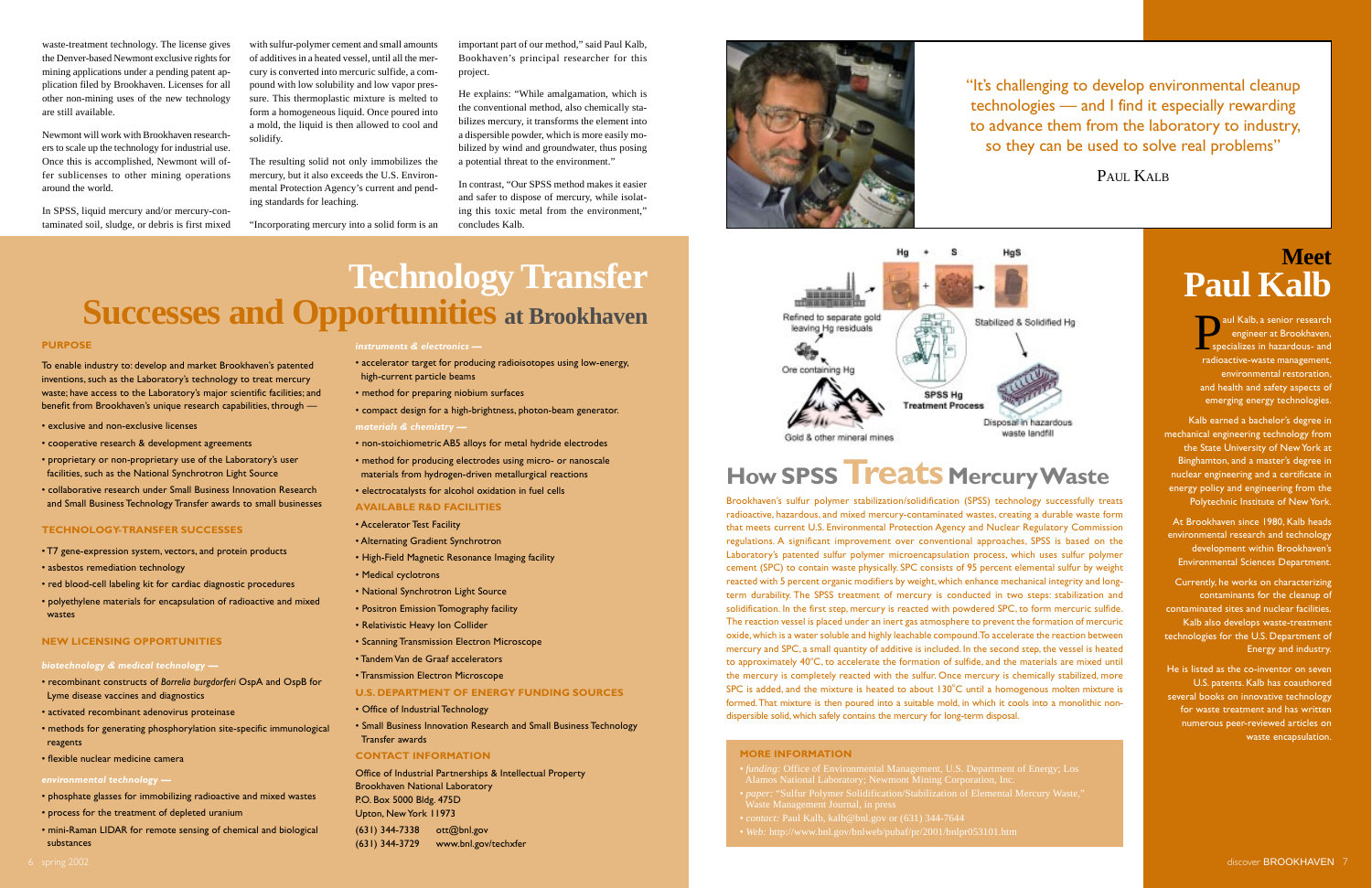The many beam lines and experiments surrounding the vacuum ultraviolet ring, of the two synchrotrons used by menters who come annually to arch the National Syr Source at Brookhave

### **The National Synchrotron Light Source at Brookhaven**

### **PURPOSE**

- Two electron synchrotron storage rings that produce beams of x-ray, ultraviolet, and infrared light
- 85 beam lines for experiments
- An array of sophisticated imaging techniques
- 8 spring 2002

To provide intense beams of x-ray, ultraviolet, and infrared light for basic and applied research in physics, chemistry, medicine, geophysics, and environmental and materials sciences.

### **SPONSOR**

Office of Basic Energy Sciences, U.S. Department of Energy

### **OPERATING COSTS**

\$35 million per year

### **FEATURES**

### **FACILITY USERS**

More than 2,500 per year from over 400 universities, research institutions, corporations, and other government laboratories in the U.S. and abroad.

### **COMPLEMENTARY FACILITIES**

- Advanced Photon Source at the U.S. Department of Energy's Argonne National Laboratory
- Advanced Light Source at the U.S. Department of Energy's Lawrence Berkeley National Laboratory
- Stanford Synchrotron Radiation at the U.S. Department of Energy's Stanford Linear Accelerator Center

### **WEB ADDRESS**

www.bnl.gov/bnlweb/facilities/NSLS.html

# <span id="page-5-0"></span>**High-Performance Transducers Explained by Novel Crystalline Phase**

A Brookhaven Lab scientist and her colleagues have discovered that a ceramic material called PZT has a crystalline phase that explains its useful properties. Applying this basic discovery may lead to the next generation of solid-state transducers.

BY KAREN MCNULTY WALSH

### BEATRIZ NOHEDA OF BROOKHAVEN'S PHYSICS DEPARTMENT and

her colleagues have made great advances in the study of piezoelectric materials, which are materials that can be deformed by the application of an electric field or,

conversely, produce an electric current when physically deformed.

One of the most important piezoelectric materials is known as PZT, a ceramic discovered in the



The signature of the monoclinic phase in the piezoelectric material PZN-8%PT is seen in this two-dimensional x-ray diffraction scan around the (hkl)=(020) reflection of a PZN-8%PT single crystal. The horizontal axis is the scan along k, and the vertical axis is the can along I. The colors show the x-ray diffraction intensity, from minimum (dark blue) to maximum (red) intensity. This intensity distribution is characteristic of the monoclinic distortion.

1950s. It is used as a transducer for transforming the vibrations of sound waves, for example, into electrical current and vice versa in devices such as telephones, sonar systems, and ultrasound machines.

> In diffraction studies at the National Synchrotron Light Source at Brookhaven, Noheda has helped to discover that certain compositions of PZT have a previously undetected phase, or crystal-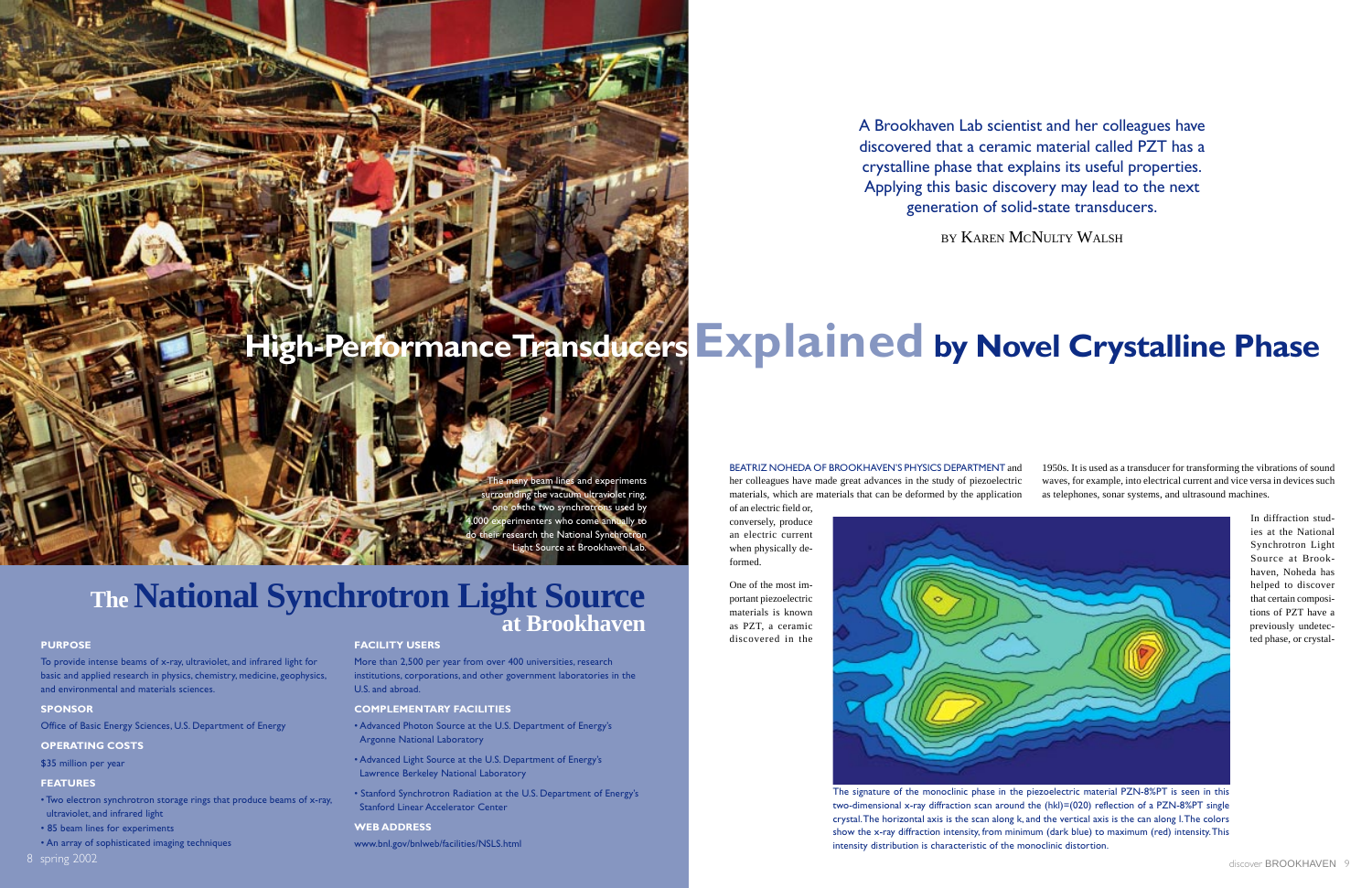"PZTs are the most important of what are called functional materials. Acting as sensors and actuators, PZTs can adapt to changes in their environment, so they have become the basis for a new generation of 'smart' materials."

Beatriz Noheda

line shape, that explains their very high piezoelectric response.

### NOVEL PHASE

Using high-energy x-rays, Noheda and her colleagues examined crystals of PZT and two different but related materials, studying the diffraction patterns, or how the light waves were redistributed in space as they scattered off the crystals. The scientists were particularly interested in how each crystal's structure changed in response to an electric field.

They found that, when an electric field above a certain value was applied to each crystal, the symmetry of its structure changed irreversibly. The crystals were transformed from what is called the rhombohedral phase into what is known as a monoclinic phase.

In addition, once the rhombohedral phase is irreversibly transformed into the monoclinic one, the monoclinic crystalline lattice shows reversible changes as the strength of the electric field applied to it is increased or decreased.

Studying the same materials in powder form has confirmed these findings.

The of Beatriz Noheda's first<br>
contacts with science as<br>
ayoung girl was watching a<br>
movie about Marie Curie Nobeda contacts with science as

### MORE SENSITIVE TRANSDUCERS

Says Noheda, "With this new monoclinic phase, you no longer have to apply the electric field in the exact direction of the deformation. So this material has a lot more freedom to deform."

Scientists can now look for this monoclinic phase in other materials, using them and PZT and its related compounds to make the next generation of more sensitive solid-state transducers.



### **MORE INFORMATION**

- *funding:* Materials Sciences & Engineering Division, Office of Basic Energy Sciences, Office of Science, U.S. Department of Energy
- *paper*: "Polarization Rotation via a Monoclinic Phase in the Piezoelectric 92%PbZn<sub>1/3</sub>Nb<sub>23</sub>O<sub>3</sub> 8%PbTiO<sub>3</sub>," Physical Review Letters, April 23, 2001, volume 86, issue 177, pp. 3891-94.
- *contact:* Beatriz Noheda, noheda@bnl.gov or (631) 344-5065
- *Web:* http://www.bnl.gov/bnlweb/pubaf/pr/2001bnlpr031601.htm

The ferroelectric polarization in the monoclinic plane is seen rotating between the rhombohedral (R) and tetragonal (T) phases in this three-dimensional representation of a unit cell of the piezoelectric material PZN-8%PT.



<span id="page-6-0"></span>**Meet Beatriz** 

**Noheda**

movie about Marie Curie. Noheda regards the patient, hard-working chemist as an important role model,

even today.

An assistant physicist at Brookhaven since 2000, Beatriz Noheda was born in Cuenca, Spain. She earned her Ph. D. in physics at the University Autonoma in Madrid in 1996. Noheda was an associate professor there from 1996 to 2001, and she has been collaborating on

research at the Lab since 1998.

Brookhaven's Relativistic Heavy Ion Collider, better known by the acronym RHIC (pronounced "Rick"), is the world's newest and biggest particle accelerator for nuclear physics. Unique among atom smashers, RHIC is designed to open a new domain of scientific exploration by probing the forces acting among the most basic and mysterious constituents that make up the matter in our uni-

# **First Results From theWorld's Newest Accelerator —RHIC**



AS EVERY CHILD LEARNS, you can find out a lot about how somethi works if you take it apart. That is what physicists do when they u accelerators and colliders  $-$  or "atom smashers"  $-$  to take apart matt

The Relativistic Heavy Ion Collider at Brookhaven Lab was built to replicate, on a small scale, the hot, dense conditions thought to have existed immediately following the Big Bang.

Under these extreme conditions, the most basic particles of matter — quarks and gluons — are expected to form a hot, dense plasma.

> By studying what they call quark-gluon plasma, scientists hope to gain a better understanding of the innermost workings of the nucleus within every atom, as well as the creation of our universe.

BY KAREN MCNULTY WALSH

The Relativistic Heavy Ion Collider (RHIC) relies upon a chain of Brookhaven accelerators to deliver the gold to its four experiments. The gold beam originates in the Tandem Van de Graaf accelerator and travels first to the Booster, which, as its name says, boosts the beam's energy, and then to the Alternating Gradient Synchrotron, which also increases the beam's energy before injecting it into RHIC.

| ng  | verse: quarks and gluons. When combined in the form of protons and       |
|-----|--------------------------------------------------------------------------|
| ise | neutrons, these fundamental particles are found within the nuclei of all |
| er. | atoms of ordinary matter.                                                |

Funded by the U.S. Department of Energy and constructed at Brookhaven, RHIC provides physicists worldwide with extraordinary potential for new discoveries. By colliding beams of heavy nuclei at very high energies, RHIC replicates, on a small scale, the hot, dense conditions thought to have existed immediately following the Big Bang, the explosion that created the early universe. Under these extreme conditions, quarks and gluons are expected to form a hot, dense plasma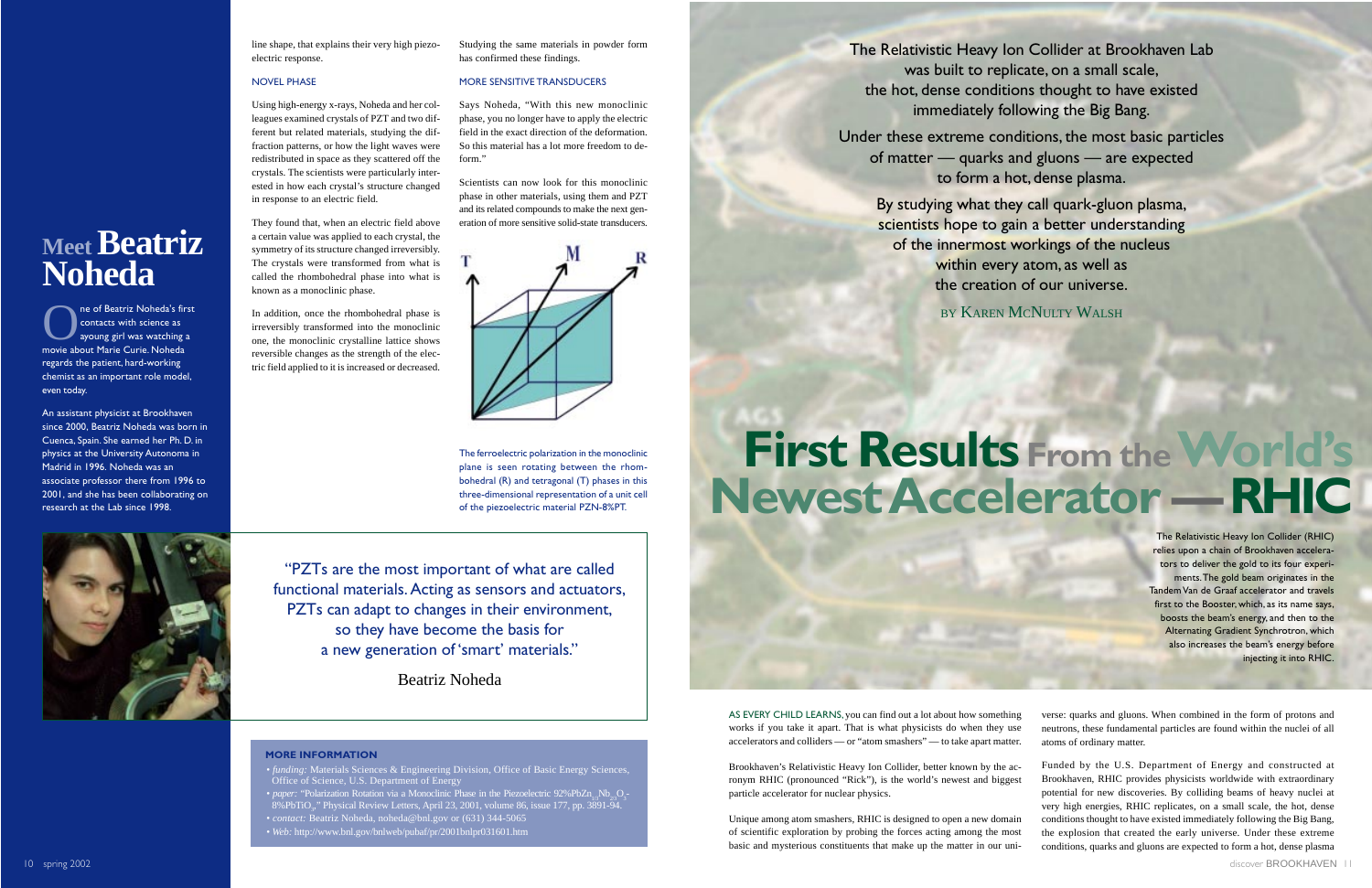— a state of matter that is appropriately called quark-gluon plasma.

Scientists will study this plasma to understand its behavior and the conditions under which the first such plasma condensed to form ordinary matter some 13 billion years ago.

Preliminary results from RHIC's four detectors — known as BRAHMS, PHENIX, PHOBOS, and STAR — indicate that RHIC is well on its way to achieving its goals.

### HIGHEST ENERGY DENSITY

One finding coming out of the study of RHIC collisions is that matter is being produced in a slight excess over antimatter — a situation similar to what is thought to have happened after the Big Bang. As the universe evolved over time after its birth, antiparticles and particles annihilated, leaving the excess of matter which makes up today's universe.

Another finding is that, within RHIC's colli-



### <span id="page-7-0"></span>**RHIC Facts & Figures**

### **PURPOSE**

To recreate on an atomic scale the hot, dense conditions at the dawn of the universe, in the attempt to create a predicted form of matter — called quark-gluon plasma — last thought to have a few microseconds after the Big Bang. By studying quark-gluon plasma, nuclear physicists will gain new insight into the particles within the atomic nucleus and the forces holding them together.

### **SPONSOR**

Division of Nuclear Physics, Office of High Energy & Nuclear Physics, Office of Science, U.S. Department of Energy

### **PROJECT COST**

\$600 million

### **OPERATING COSTS**

\$130 million per year

### **FEATURES**

- Two 3.8-kilometer-in-circumference accelerators, which circulate beams of gold ions in opposite directions and collide them at six intersection points
- 1,740 superconducting magnets, which make up the collider's accelerator lattice
- Four heavy-ion experiments: BRAHMS, PHENIX, PHOBOS, and STAR

### FACILITY USERS

More than 1,000 per year from over 100 universities, other government laboratories, and research institutions in the U.S. and abroad

### **COMPLEMENTARY FACILITIES**

- at present: none
- beginning 2007: the Large Hadron Collider (LHC), now under construction at CERN, the European particle and nuclear physics laboratory in Switzerland

### **WEB ADDRESSES**

- RHIC: www.bnl.gov/rhic/
- BRAHMS: www4.rcf.bnl.gov/brahms/www/
- PHENIX: www.phenix.bnl.gov/
- PHOBOS: phobos-srv.chm.bnl.gov/
- STAR: www.star.bnl.gov/

**BRAHMS**, or the Broad RAnge Hadron Magnetic Spectrometers experiment, is one of two small detectors at RHIC. Located at the 2 o'clock position on the RHIC ring, BRAHMS measures only a small number of particles emerging from a specific set of angles during each collision. BRAHMS has 51 participants from 14 institutions in eight countries.

> **STAR**, or the Solenoid Tracker At RHIC, tracks the thousands of electrically charged particles produced by each RHIC collision. As big as a house, this detector is found at 6 o'clock on the RHIC ring and is operated by a team of more than 400 scientists and engineers from 33 institutions in seven countries.

sions, the energy density — which is a mea-

### sure of the energy deposited in the collision region by the colliding nuclei — is the highest ever achieved in a laboratory. To achieve such a density on a human scale, the Earth's moon would have to be stuffed into a backyard swim-

## **Introducing theDetectors at RHIC — BRAHMS, PHENIX, PHOBOS, STAR**

ming pool!

One of the most intriguing findings from RHIC so far is the possibility that the most energetic particles are actually losing lots of energy as they emerge from the collisions. Just as marbles

would have to slow down when encountering a puddle of honey spilled on a kitchen table, these particles might be slowed down by having to traverse a blob of matter — such as quark-gluon plasma — created in the collisions.

These bits of data are like pieces of a puzzle that scientists are still fitting together. How much these early results from RHIC will contribute to scientists' understanding of quarkgluon plasma is not yet clear. What is clear is the importance of the ongoing analysis of RHIC data, as the four detectors continue to collect it from collisions at a range of energies.

Even once quark-gluon plasma is discovered, RHIC will keep America's scientists among the world's leaders in nuclear physics for decades to come. In addition to advancing human understanding of the universe, RHIC experiments may lead to unforeseen advances in technology and applications in medicine and consumer products, as much basic research throughout the history of science has done before.

TO STUDY RHIC COLLISIONS, physicists have built four heavy-ion experiments: two large detectors, named STAR and PHENIX, and two smaller detectors, called PHOBOS and BRAHMS. All use sophisticated technology — including computers that generate the gorgeous displays of particle events seen here — to help scientists explore the subatomic world produced by high-energy, gold-on-gold collisions, in the search for what is called quark-gluon plasma.

**PHENIX**, or the Pioneering High Energy Nuclear Interaction eXperiment, looks for many different particles, some of which carry information about processes or actions within the collision, such as the collision temperature. Larger than STAR, but built to detect far fewer and far lighter particles, PHENIX has more than 450 collaborators from 45 institutions in ten countries. The PHENIX detector is found at 8 o'clock on the RHIC ring.

**PHOBOS**, the other of RHIC's two smaller experiments, is designed to examine a very large number of collisions and develop a broad view of the overall consequences. When quark-gluon plasma is formed, PHOBOS will be able to count nearly all of the charged particles produced in the collision and to determine detailed properties about a subset of those particles. Seventy scientists from eight institutions in three nations are working on PHOBOS, which is located at the 10 o'clock position on the RHIC ring.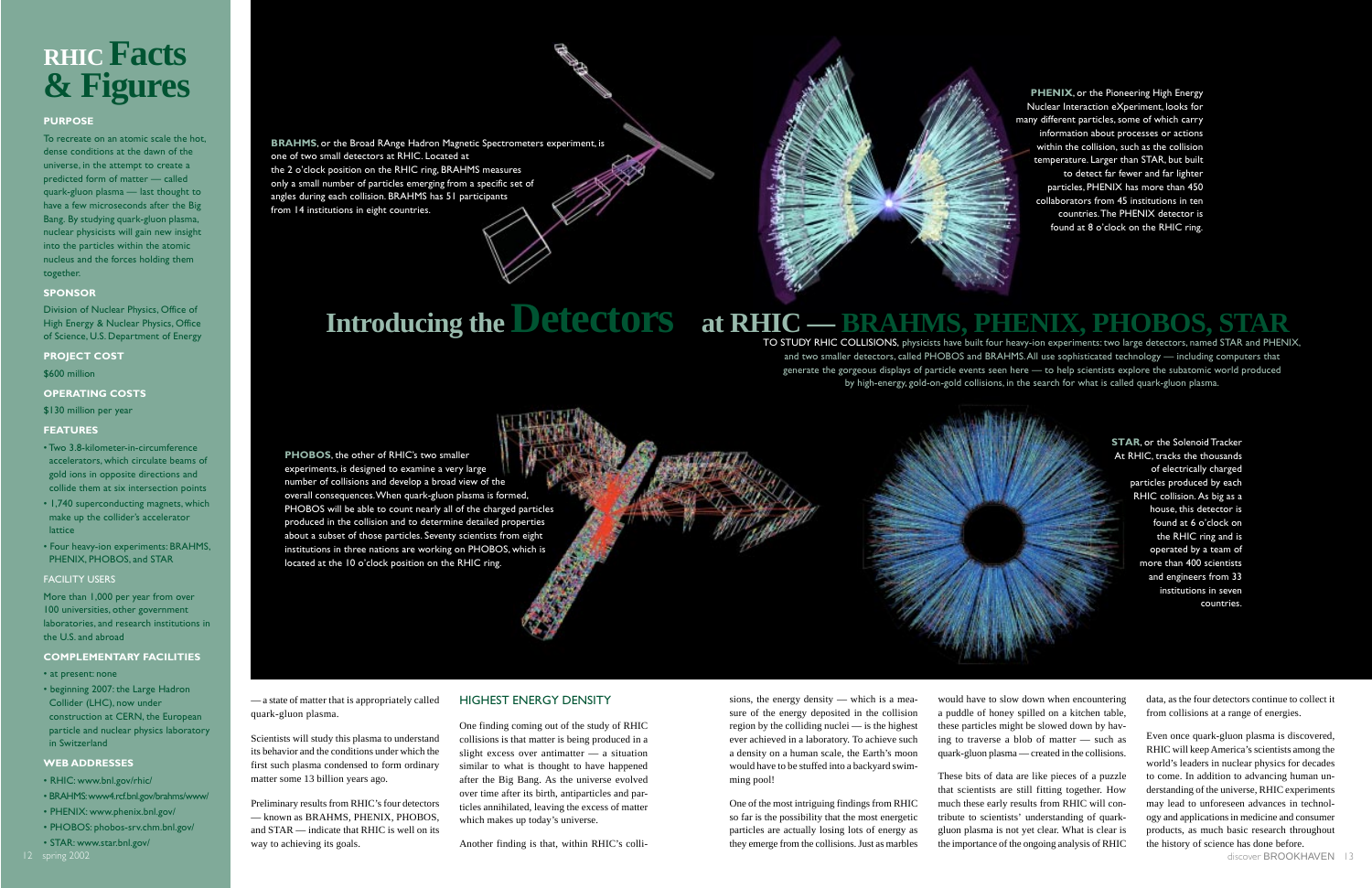### **PHOBOS**

PHYSICAL REVIEW LETTERS 14 JANUARY 2002, VOLUME 88, NUMBER 2, PP. 022302-1 TO 4

The PHOBOS collaboration has published its finding that the pseudorapidity density in gold-gold collisions increases by a factor of 1.14 +/− 0.05 between 200 and 130 GeV center-of-mass energy. In this graph, energy dependence of pseudorapidity density is shown normalized per participant pair for central nucleus-nucleus collisions, as compared to nucleus-nucleus data from lower energies and proton-proton data. While this increase is larger than 1.08, which was measured for



proton-proton collisions at the same energies, this increase is slower than that predicted by theoretical models, for which particle production is dominated by hard

processes.

# **PHENIX**

PHYSICAL REVIEW LETTERS

14 JANUARY 2002, VOLUME 88, NUMBER 2, PP. 022301-1 TO 6

In this paper, the BRAHMS collaboration notes its finding that, while there is a high degree of balance between the number of antiprotons to protons created in RHIC gold-gold collisions at 130 billion-electronvolt (GeV) center-of-mass energy in the midrapidity range, the ratio of antimatter to matter is significantly less than unity and decreases toward forward rapidity. In this graph, the ratio of antiprotons to protons is shown and compared to the Hijing model. Not predicted by this or two other theoretical models, this finding suggests that, in the mea-



The PHENIX publication concerns a novel effect seen in central nuclear collisions at 130 GeV center-of-mass energy RHIC. As seen in this graph comparing the yields of highmomentum particles from heavy-ion nuclear collisions at RHIC to those from the ISR and SPS accelerators at CERN, the higher energy results from



### **Recent Publications By theDetector Collaborations at RHIC STAR**

Identified Particle Elliptic Flow in Au + Au collisions at  $\mathsf{v}_{\mathsf{S_{NN}}}$ 130 GeV PHYSICAL REVIEW LETTERS

RHIC for gold-gold collisions show a suppression in yield, in contrast to previously observed enhancements. This suggests that the hot, dense nuclear matter formed in collisions at RHIC is much more opaque than that found in collisions at lower energies.

### <span id="page-8-0"></span>**BRAHMS**

### Rapidity Dependence of Antiproton to Proton Ratios in Au + Au Collisions at  $\sqrt{s_{\text{N}}}=130 \text{ GeV}$ PHYSICAL REVIEW LETTERS

10 SEPTEMBER 2001, VOLUME 87, NUMBER 11, PP. 112305-1 TO 4

sured collisions, a high degree of transparency is attained in midrapidity, although there is still a significant contribution from baryons over the entire rapidity range.

29 OCTOBER 2001, VOLUME 87, NUMBER 18, PP. 182301-1 TO 6

In this publication, the STAR collaboration discusses how the measured elliptic flow of identified particles at midrapidity in gold-gold collisions at 130 GeV center-of-mass energy at RHIC differs significantly for particle of different masses. In this figure, differential elliptic flow for



In the wake of the devastating September 11 attacks upon the United States, Brookhaven National Laboratory has mobilized researchers from across its scientific disciplines to devise or apply existing know-how and technology to counter future terrorism.

pions and protons is shown as a function of transverse momentum, with the pions showing a linear dependence and protons a more quadratic dependence as the momentum increases. The solid lines are calculations using a hydrodynamic model, and the agreement suggests that heavy-ion collisions are in thermodynamical equilibrium early in the collision process, which was not expected. The model is an unexpectedly good description of pion, protons, and other particles observed by STAR.

AS A MULTI-PROGRAM, MULTI-DISCIPLINARY national laboratory, Brookhaven has developed advanced capabilities and expertise that put it in a unique position to contribute to counterterrorism efforts in the U.S. and abroad. In the wake of the devastating September 11 terrorist attacks, the Laboratory established a counterterrorism working group to identify innovative approaches that may help to preserve the safety and enhance the long-term security of the United States of America and its people.

The 32-member Brookhaven working group builds on an urban anti-terrorism technical support organization established at the Laboratory in March 2001. The working group is headed by Ralph James, Associate Laboratory Director for Energy, Environment & National Security, and it aims to consolidate Brookhaven's unique capabilities and develop cuttingedge, science-based technologies that could help the nation predict, detect, preempt, and respond to terrorism.

"The destructive and vicious attacks of September 11 created an enormous challenge to build an



improved security framework for our nation," said James. "As vanguards

for the advancement of technological solutions, scientists at Brookhaven and elsewhere are now mobilizing to answer that challenge."

The working group represents most of the scientific disciplines within the Laboratory. Many of the group's ideas emphasize improved means to prevent and protect against attacks and to provide emergency response should prevention and protection fail. Brookhaven approaches and

> technologies currently being explored include the following:

### DETECT, LOCATE & IDENTIFY

• Brookhaven is developing sensors for the early detection of nuclear, chemical, and biological agents and explosives that have the ability to register trace quantities of these materials. For instance, radiation detectors could be used to check baggage at airports and other transportation centers.

• Devised at the Laboratory, a oneof-a-kind chemical sensor to locate and identify chemical spills or ground contamination from a safe distance has been used in simulations. The system uses laser scatter-

# **BrookhavenCounters Terrorism**

BY PETER GENZER

Brookhaven's one-of-a-kind chemical sensor — Mini-Raman LIDAR, or the LIght Detection And Ranging device — is seen in action, surveying chemicals in a simulated event. The Mini-Raman LIDAR is a short-range, non-contact tool for identifying chemicals at a distance, without the need for collecting and handling a potentially hazardous or toxic sample.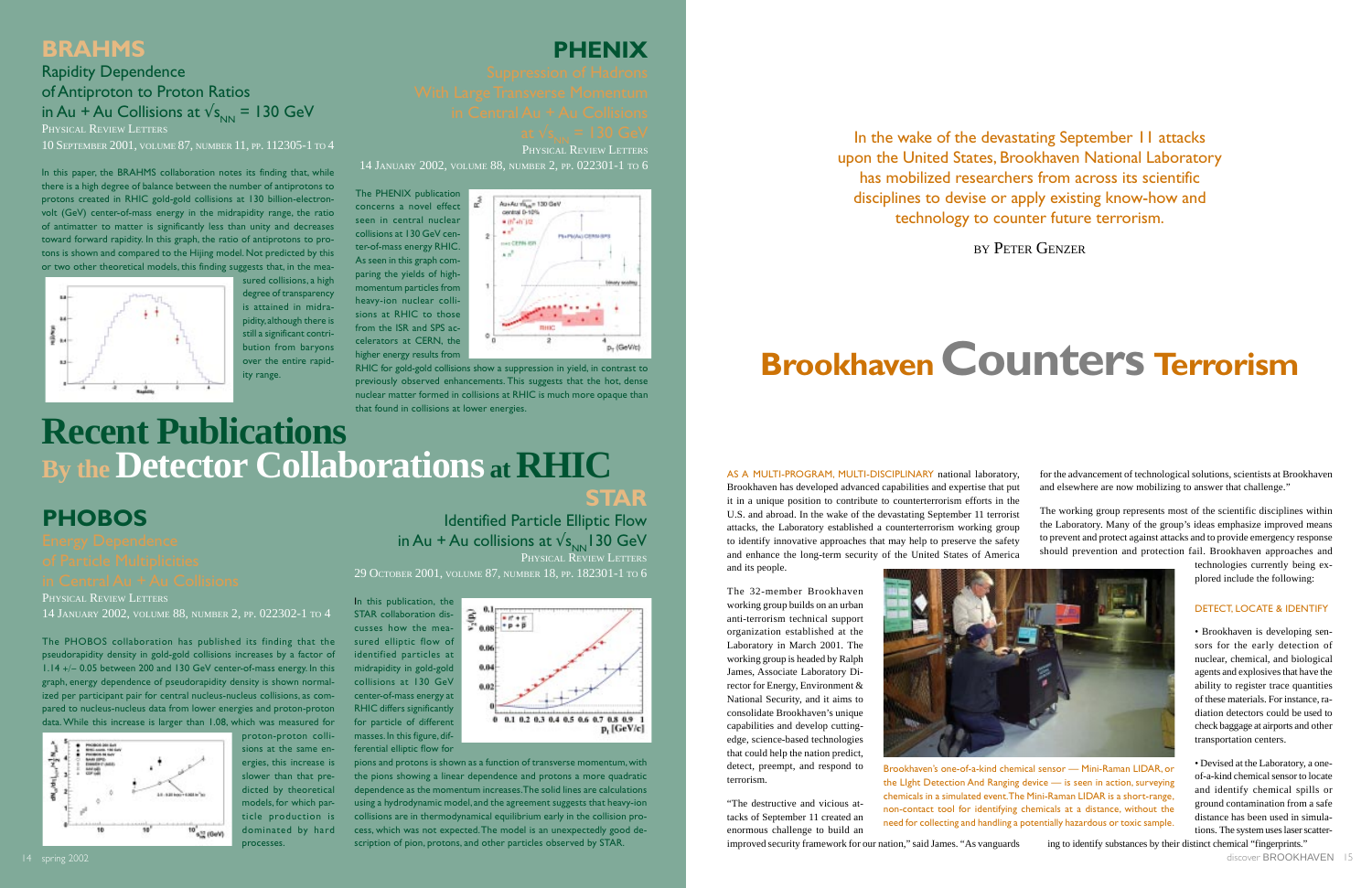<span id="page-9-0"></span>• Another technique under development uses microwaves to image unknown materials.

### ANTIDOTES & VACCINES

- Methods are being worked upon to detoxify nerve gas agents using an enzyme that can degrade such compounds. This work could lead to topical lotions to protect the skin.
- Structural studies of viruses are being carried out to determine how these organisms attack the human body. This work may help scientists design vaccines and antidotes against biological weapons and aid in identifying these agents.
- Similar structural studies of chemicals may lead to the design of countermeasures for chemical weapons.

### SEARCH & RESCUE

- Brookhaven has developed a jackhammer-like device which could be used to break up concrete and other debris in enclosed spaces. The team that developed the prototype has won several awards and is now working to commercialize the concept.
- A magnetic imaging tool designed to locate and map iron structures hidden in debris has been devised at the Laboratory. In addition to use in search-and-rescue missions, the tool could be developed further to map other materials within a debris field.

The Brookhaven-designed Mini-Raman Light Detection and Ranging (LIDAR) chemical sensor is one promising tool that could help emergency responders working at a safe distance to detect and identify chemicals involved in a terrorist attack, narcotics operation, or accidental spill.

### TRACK & OUTSMART

- Brookhaven has perfected techniques to model and track aerosols and chemicals as they move through air, and to identify and assess sources and trajectories of these atmospheric contaminants.
- Materials studies at the Laboratory may lead to "smart" buildings, structures more resistant to terrorist acts involving explosives, or chemical or biological agents.

### ASSESSMENT & TRAINING

- Brookhaven researchers are improving methods to assess security risks at office buildings, energy supply/distribution systems, airports, and other infrastructure elements, incorporating weighted analysis of threats, vulnerabilities, and consequences.
- Training and role-playing exercises, such as simulations of a biological weapons attack on a city, are being developed to help first-responders prepare for possible terrorist attacks.

Small enough to fit on the back of a pickup truck, the mini-sensor works at distances up to 150 feet and combines the latest laser and detector technology with a phenomenon known as Raman scattering, or the Raman effect.

Light scatters when a photon of light changes direction as a result of a collision with a substance such as a chemical molecule. In Raman scattering, light changes in frequency and phase as a result of this interaction. Because a beam of laser light is intense, polarized, coherent, and monochromatic, the laser is an ideal source for the production of the Raman effect.



unique pattern of light from the collected signal. Because of the Raman effect, each substance produces its own pattern of frequencies — a characteristic chemical "fingerprint" that can be used to identify the substance. As a result, Raman spectroscopy has long been of great value in chemical analysis of solid, liquids, gases, and aerosols — and is now being considered as a tool to counter terrorism.

### **Meet Ralph James**

alph James, Brookhaven's Associate Laboratory Director for Energy, Environment & National Security since 2001, is internationally recognized for materials research that has led to the development of a new class of radiation sensors and medical-imaging devices.

In fact, Brookhaven's Mini-Raman LIDAR was tested in 1997 during a terrorist-attack exercise conducted by the Office of Emergency Management of New York City. In this simulation, the device successfully detected the surrogate chemical agent, liquid acetone, at a distance of five meters outdoors in a rain storm. Thus, the feasibility of using the Mini-Raman LIDAR to assess surfaces such as streets, walls, and clothing following a biological or chemical attack was proven.

In the field, Brookhaven's Mini-Raman LIDAR works by projecting a beam of light from an yttrium-aluminium-garnet laser at the substance under investigation. The light that scatters off the substance is collected by a detector via a telescope. Once analyzed by a spectrometer, the unique chemical fingerprint is compared via computer with a library of such information to identify the chemical involved rapidly.

# **Brookhaven's Mini-Raman L IDAR Chemical Sensor**

The mini-sensor is an offshoot of a large, chemical sensor system developed at Brookhaven — a 33-

### **MORE INFORMATION**

### LOCAL, STATE & FEDERAL

To ensure that Brookhaven's efforts are in step with the needs of local, state, and federal authorities, the Laboratory's working group is collaborating with the following agencies:

• U.S. Department of Energy

- 
- 
- 
- 

• U.S. Department of Defense • U.S. Federal Aviation Administration • U.S. Nuclear Regulatory Commission • U.S. Merchant Marine Academy

• N.Y. State Battery Park City Authority

• N.Y. City Office of Emergency Management

foot-long mobile detection van that can identify chemicals in the atmosphere from several miles away. While the larger sensor system is best used for atmospheric applications, the minisensor is more efficient in determining surface or ground contamination.

- In addition to using the mini-sensor in response to terrorist attacks, poten-
- identifying chemical weapons production
	-
	-
- determining the effectiveness of environmental clean-

tial applications include: • locating narcotics operations • monitoring industrial factory emissions • investigating environmental crimes ups

**Lidar = Light Detection and Ranging** 

Collected

Llaht

 $\circ$ 

• assessing the hazards of chemical fires





As illustrated above, Brookhaven's Mini-Raman LIDAR chemical sensor works by projecting a beam of light from an aluminium-garnet laser at the substance under investigation. The light that scatters off the substance is collected by a detector via a telescope. Once analyzed by a spectrometer, the device produces a unique chemical fingerprint, which is compared via computer with a library of such information to identify the chemical involved.

**Detector** 

Computer

James earned an M.S. in physics from the Georgia Institute of Technology in 1977, another M.S. in applied physics from the California Institute of Technology (Caltech) in 1978, and a Ph.D. in applied physics from Caltech in 1980.

With a staff of 282 and a budget of \$78 million, James oversees basic and applied research, including such projects as the relationship between aerosol chemistry and global climate and air pollution; research in biological and chemical processes to produce ultra-clean fuels; and development of new technology to safeguard nuclear materials.

James holds nine patents, has authored more than 280 scientific publications and 11 book chapters, and edited ten books. James won *Discover* magazine's 1997 Innovator of the Year award for developing radiation detection devices. and he also is a three-time winner of *R&D Magazine's* R&D 100 Award, which honors the top 100 inventions of the year.





"Brookhaven Lab scientists are determined to apply their skills to reduce the likelihood that the pain we experienced on September 11 is ever felt again."

In Raman scattering, light changes in frequency and phase as a result of interaction with a substance. Because of the Raman effect, each substance produces its own pattern of frequencies in the spectrum — a characteristic chemical "fingerprint" that can be used to identify the substance. As a result, Raman spectroscopy has long been of great value in chemical analysis of solid, liquids, gases, and

aerosols — and is now being considered as a tool to counter terrorism.

Laser

Telescope

RALPH **JAMES**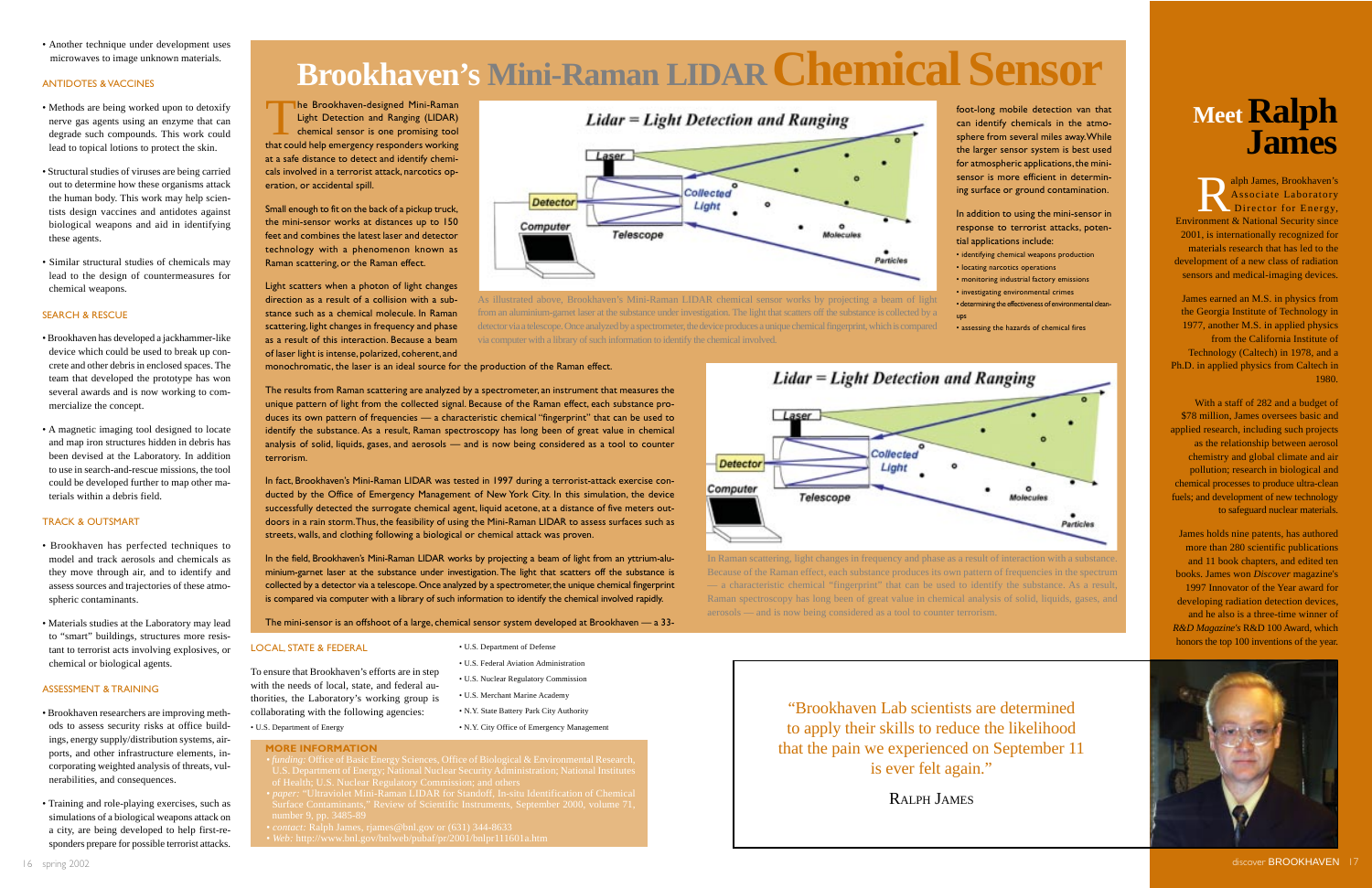<span id="page-10-0"></span>A second sighting of a rarely occurring decay of the subatomic particle known as the kaon has not only confirmed the original discovery, but also upholds some of the more exotic aspects of the Standard Model physicists' description of elementary particles and the forces that act on them.

BY KAREN MCNULTY WALSH

# Physicists See **Once-in-a-Trillion Event — Again!**

physicists had to search through many times that number of events just to have a chance of spotting even one.

### SIX TRILLION KAONS

To search through six trillion kaon decays, the E787 collaboration first needed six trillion kaons. Brookhaven's AGS, a particle accelerator capable of producing the world's most intense beam of kaons, was the perfect place for E787's search.

Since kaons only exist for about 12 billionths of a second, the E787 collaboration had to build a state-of-the-art particle detector the size of a small house to examine in detail one million decays every second. The decays that the detector decided were promising were collected on magnetic tape.

This short list, which was thousands of gigabytes in size, was pored over by E787 physicists as they reconstructed what really happened inside the detector.

"Out of all that data, we've now found two events explicable only by the rare kaon decay we were searching for," said E787 co-spokesperson *(continued on page 20)*

**Example 2** aurence Littenberg, who is<br>
known to friends and<br> **Colleagues as Laurie, came**<br> **Colleagues as Laurie, came** known to friends and colleagues as Laurie, came to Brookhaven National Laboratory in 1974. A senior physicist since 1989 and leader of the Physics Department's Electronic Detector Group, Littenberg has helped to keep Brookhaven at the forefront of experimental particle physics.

AFTER CAREFUL STUDY of six trillion subatomic particle decays, an international collaboration announced that its physicists have spotted one of the rarest occurrences in the subatomic world — for a second time. The 50 researchers — from the United States, Canada, and Japan — have spent 12 years searching for this rare decay at Brookhaven National Laboratory's Alternating Gradient Synchrotron (AGS).

Interested in the subject from quite an early age, Littenberg earned a B.A. in physics from Cornell University in 1963, and then an M.S. and Ph.D., also in physics, from the University of California, San Diego, in 1965 and 1969, **respectively** 



The collaboration, which operates AGS experiment E787, reported the first-ever example of this rare decay four years ago. Now, the second observation, reported in *Physical Review Letters*, represents an important confirmation of that discovery.

The reported rare decay involves an unstable particle called a kaon, which can decay, or break apart, in a variety of ways. One particular decay mode, in which the kaon turns into a positively charged pion, a neutrino, and an antineutrino (which is written by physicists as  $K^+ \to \pi^+, \nu, \overline{\nu}$ , is so rare that theory predicts it happens only several times in every hundred billion kaon decays.

Because of difficulties in distinguishing this type of decay from the many others like it, E787





state-of-the-art particle detector the size of a small house to examine one million decays

### **Meet Laurence Littenberg**

His primary quest has been the experimental search for rare kaon decays, as well as the theoretical study of a kaon decay process that may help to explain the excess of matter over antimatter in the universe.

"Particle physics is now quite a mature field. All the 'easy' experiments have been done. To make significant progress requires very sophisticated techniques, which are fun to develop and work on."

Laurence Littenberg